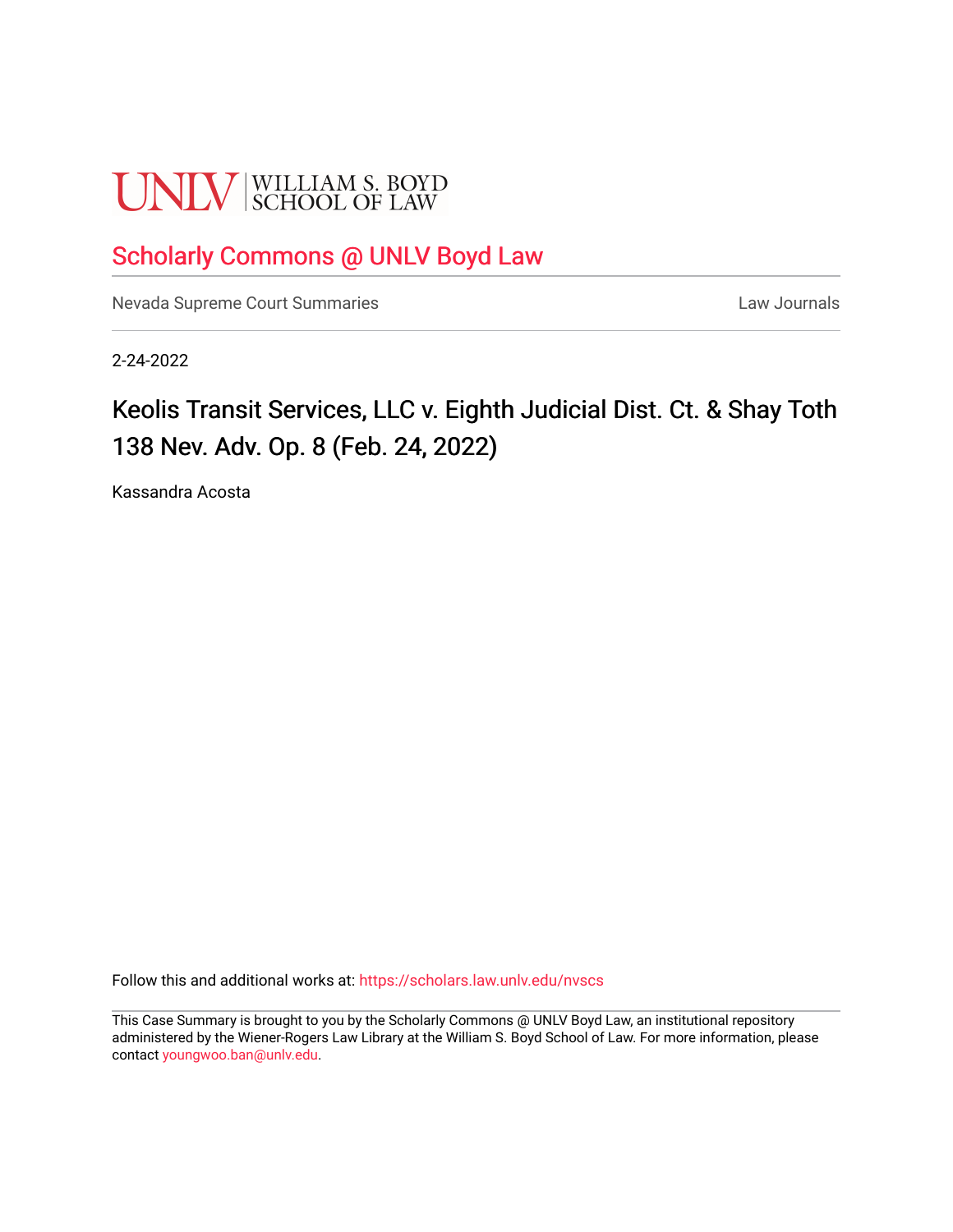*Keolis Transit Services, LLC v. Eighth Judicial Dist. Ct. & Shay Toth* 138 Nev. Adv. Op. 8 (Feb. 24, 2022) 1 NRCP 26(b)(3): Work Product Doctrine

## **Summary:**

In an opinion drafted by Justice Tao, the Nevada Supreme Court considered whether the district court properly ordered that three surveillance videos and two related reports created by the petitioner's insurance company's investigators were subject to discovery and not protected from disclosure as "work product" under NRCP 26(b)(3). The Court concluded that the first two videos and the related report are not protected work product because their production was not directed by the petitioner's counsel. Moreover, the Court concluded that it could not reach a conclusion as to the ultimate discoverability of the third video and accompanying report. The Court opined that the third video and accompanying report constitute as work product because it was created at the direction of the petitioner's counsel after the suit was commenced. However, the district court did not analyze whether the material was nonetheless to be discoverable upon a showing of substantial need and undue hardship. The district court did not use the appropriate analysis when ordering the disclosure of all the videos and reports at issue. Therefore, the Court grants the petition in part with regards to the first two videos and the related report, but directs for further proceedings on the third video and its accompanying report.

## **Facts:**

Andre Petway, an employee for Keolis Transit Services, LLC (Keolis), while driving a vehicle for Keolis, rear ended a vehicle driven by Shay Toth. The accident allegedly caused Shay Toth serious injuries. Toth retained counsel.

On July 2017, a few days after the collision, Toth's counsel notified Keolis's third party insurer of Toth's representation and disclosed that Toth was claiming damages for personal injuries in connection with the collision. After receiving the notice, the insurer obtained an Insurance Services Office (ISO) report to ascertain whether Toth had filed other insurance claims

In August 2018, the insurer initiated an investigation to assess Toth's injuries and the truthfulness of her claims. As a part of this investigation, an investigator recorded video surveillance of Toth publicly engaged in daily activities. Keolis's counsel represented that a claims adjuster directed this surveillance. However, the record does not reveal who participated in the decision to conduct this additional investigation or what specifically prompted it. The investigator generated two surveillance videos of Toth, both dated August 2018 in Keolis's privilege log. The investigator also produced a written report associated with these two videos, likewise dated August 2018.

In June 2019, Toth filed the instant suit for negligence against both Petway and Keolis. After, Keolis's council directed further investigation, culminating in a third surveillance video of Toth engaged in public activities and an accompanying written report.

During discovery, Keolis disclosed the existence of these videos or reports without disclosing their contents. Toth then specifically requested copies of, or access to, the videos and reports, but Keolis refused, asserting that the surveillance videos and reports are protected work product.

<sup>1</sup> By Kassandra Acosta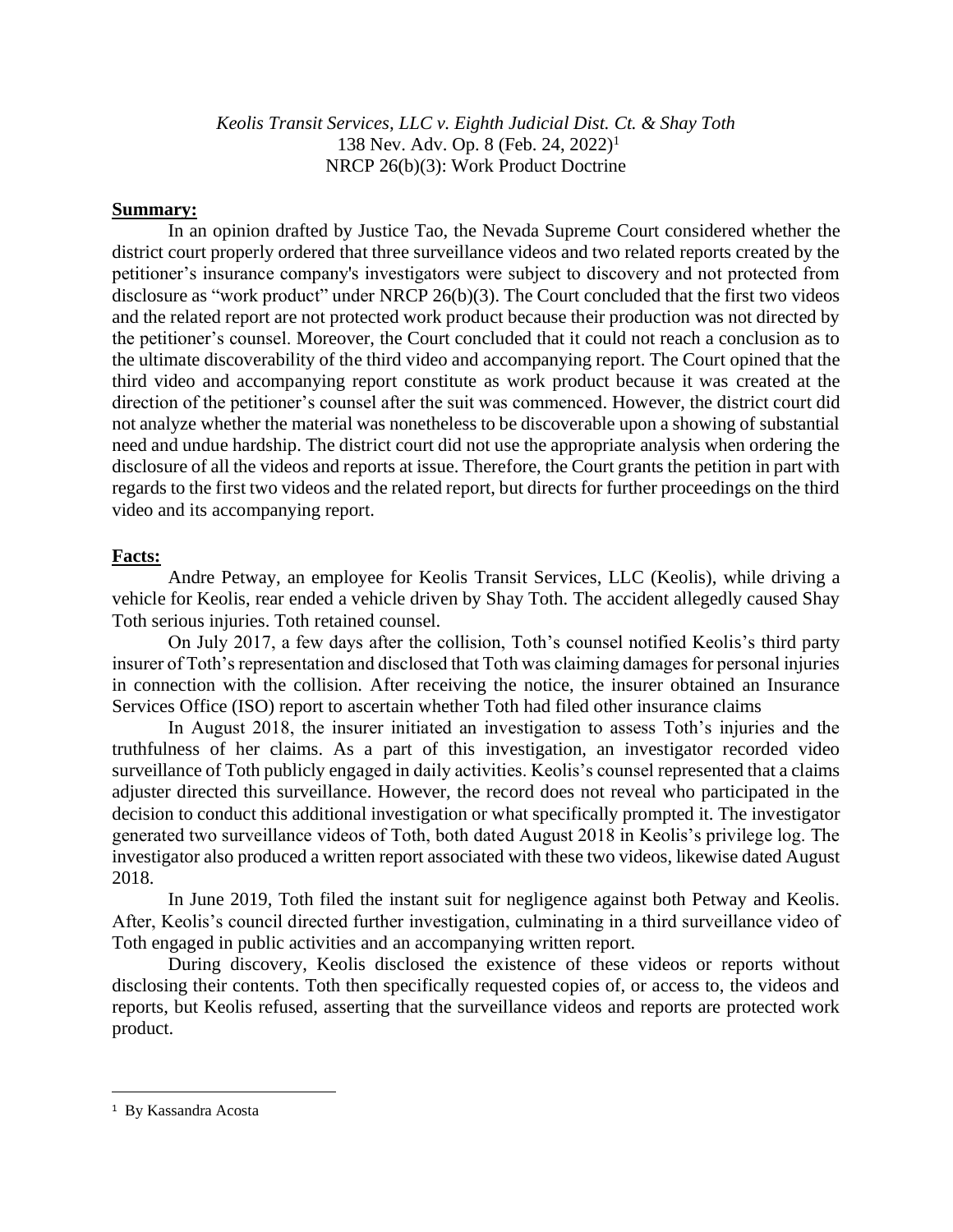Toth then filed a motion to compel pursuant to NRCP  $16.1(a)(1(A)(ii)$ . Toth argued that Keolis was required to disclose the videos and reports with its initial disclosures. The discovery commissioner determined that the ISO or it should be disclosed, as it was prepared in the ordinary course of business. However, the discovery commissioner concluded that the videos and related reports are protected from discovery as work product. The discovery commissioner also made it known that if Keolis intended to use the videos and reports at trial, then Keolis would need to disclose the materials within 30 days of Toth's deposition.

Toth filed an objection. The district court partly modified the discovery commissioner's report and recommendation and ordered Keolis to immediately produce all three videos and both related reports.

Keolis filed this petition seeking a writ of prohibition challenging the district court's discovery order with respect to the surveillance materials, but not the ISO report.

#### **Discussion:**

### *Standard for Writ Relief*

In *Diaz v. Eighth Judicial Dist. Court* the Court held that extraordinary relief is unavailable to review a discoverable order.<sup>2</sup> However, a court may consider a writ petition raising a discovery issue if "an important issue of law needs clarification and public policy is served by the court's invocation of its original jurisdiction."<sup>3</sup> Moreover, the Court in *Wynn Resorts, Ltd. v. Eighth Judicial Dist. Court* held a writ of prohibition is appropriate to prevent improper discovery.<sup>4</sup>

The Court decided to consider the petition for two reasons. First, to clarify the legal analysis a district court must apply when determining the qualifications for work product protection and whether material is nevertheless subject to discovery. Second, the Court argued that without their intervention, the district court's order compelling disclosure of the videos and related reports may result in the unjust compromise of potentially protected work product, that in appeal could not rectify after a final judgment.

In *Canarelli v. Eighth Judicial Dist. Court*, the Court held that it will not disturb the district court's ruling on discovery matters absent a clear abuse of discretion.<sup>5</sup> However, the "district court" must apply the correct legal standard in reaching its decision…"<sup>6</sup>

#### *Surveillance Videos and the Work-Product Doctrine*

The work product doctrine is codified in NRCP 26(b)(3). When analyzing a work-product issue, the primary inquiry is whether the material was created in anticipation of litigation or trial. As explained in *Wynn Resorts, Ltd. v. Eighth Judicial Dist. Court*, a document is prepared in the anticipation of litigation when, "in light of the nature of the document and the factual situation in the particular case, the document can fairly be said to have been prepared or obtained because of the prospect of litigation."<sup>7</sup> This test, the "because of" test, asks whether a party prepared or obtained document because of the prospect of litigation and whether the anticipation of litigation was essential for the creation of the document."<sup>8</sup> In other words, "but for the prospect of that

<sup>2</sup> Diaz v. Eighth Judicial Dist. Court, 116 Nev. 88, 93, 993 P.2d 50, 54 (2000).

<sup>3</sup> *Id*.

<sup>4</sup> Wynn Resorts, Ltd. v. Eighth Judicial Dist. Court, 133 Nev. 369, 373-74, 399 P. 3d 334, 341 (2017).

<sup>5</sup> Canarelli v. Eighth Judicial Dist. Court, 136 Nev. 247, 251, 464 P. 3d 114, 119 (2020).

<sup>6</sup> In re Gaurdianship pf B.A.A.R., 136 Nev. 494, 496, 474 P.3d 838, 841 (Ct. App. 2020).

<sup>7</sup> *Wynn Resorts Ltd*., 133 Nev. at 384, 399 P.3d at 348.

<sup>8</sup> *Id*.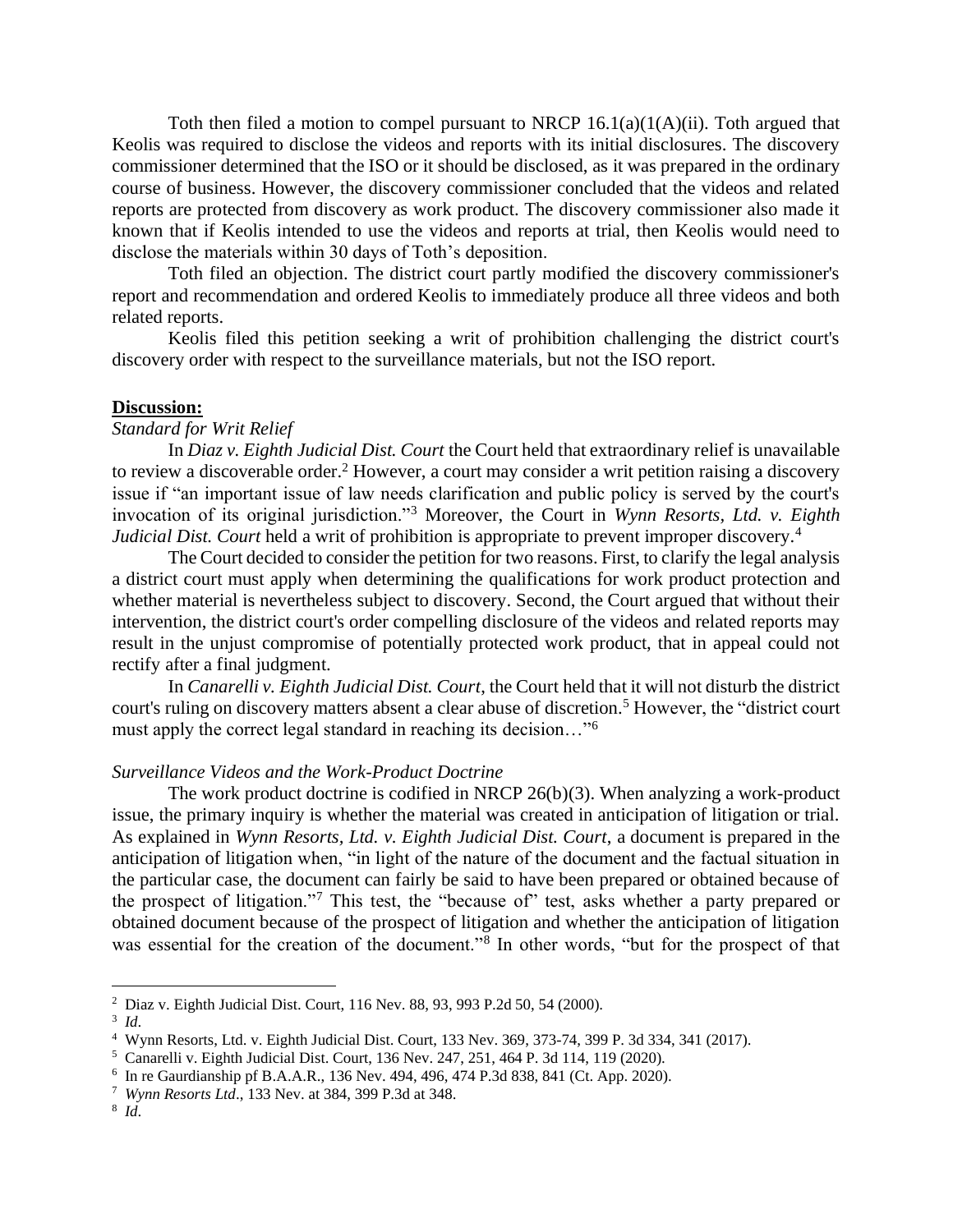litigation,' the document would not exist."<sup>9</sup> Therefore, the "because of" test does not protect "documents that are prepared in the ordinary course of business or what would have been created in essentially similar form irrespective of the litigation."<sup>10</sup>

In this case, the third video and related report were created by the direction of Keolis's counsel after Toth filed suit. However, the first two videos and their related report were completed at the direction of the insurance carrier, before Toth's suit was filed, and for reasons not clear from the record. Therefore, the questions regarding the first two videos and the report are whether Keolis, through its insurer, created these materials in the ordinary course of business (which is not protected under the work product doctrine) or created the videos because of looming litigation (which would protect the materials under the work product doctrine).

Keolis argues that because the majority of what insurance companies do is anticipate and respond to possible litigation threats, then every investigation they conduct in response to the receivable attorney's letter of representation must be considered protected work product. Toth argues that because insurance carriers are in the business of routinely conducting such investigations whenever they receive a letter of representation from an attorney, such investigations are merely part of their regular and ordinary business activities.

The Nevada Supreme Court established a rule for insurers' investigations in *Ballard v. Eighth Judicial Dist. Court*: investigative materials generated in the context of an insurance investigation are considered to have been created in the ordinary course of business of the insurance company, rather than in anticipation of the delegation, unless the investigation was performed at the request or under the direction of an attorney. <sup>11</sup> In *Ballard*, once the defendants learned that the plaintiff in an automobile/pedestrian accident was represented by counsel, the defendant's automobile liability insurance company began its own investigation into the facts and circumstances of the accident. <sup>12</sup> The plaintiffs sought to discover a statement that the defendant made to the insurer during that investigation.<sup>13</sup> However, the Court held that "materials resulting from an insurance company's investigation are not made 'in anticipation of litigation' unless the insurer's investigation has been performed at the request of an attorney."<sup>14</sup> Thus, the Court concluded the statement was not privileged under NRCP 2b(b)(3) because it was not taken at the request of an attorney.<sup>15</sup>

The Supreme Court clarified this rule is *Columbia/HCA Healthcare Corp. v. Eighth Judicial Dist. Court*, holding that an attorney's involvement is not itself sufficient to confer work product protection to materials that otherwise would have been prepared in the ordinary course of business, irrespective of the attorney's involvement.<sup>16</sup>

With respect to the first two videos, under *Ballard*'s insurer exception, these materials would not be privileged under the work product doctrine. According to *Ballard*, even if there was an argument that the videos were created because of litigation or the potential of future litigation, any subjective anticipation of litigation, no matter how real it may have been, is immaterial so long as the insurer's attorney did not direct the surveillance. Because the initial investigation did not come at the direction of Keolis's counsel, the first two videos and the report should be produced.

<sup>9</sup> *Id*.

 $10$  *Id.* 

<sup>11</sup> Ballard v. Eighth Judicial Dist. Court, 106 Nev. 83, 85, 787 P.2d 406, 407 (1990).

<sup>12</sup> *Id*. at 84, 787 P.2d at 407.

<sup>13</sup> *Id*. at 85, 787 P.2d at 407.

<sup>14</sup> *Id*.

<sup>15</sup> *Id*.

<sup>&</sup>lt;sup>16</sup> Columbia/HCA Healthcare Corp. v. Eighth Judicial Dist. Court, 113 Nev. 521, 526-27, 936 P.2d 844, 848 (1997).